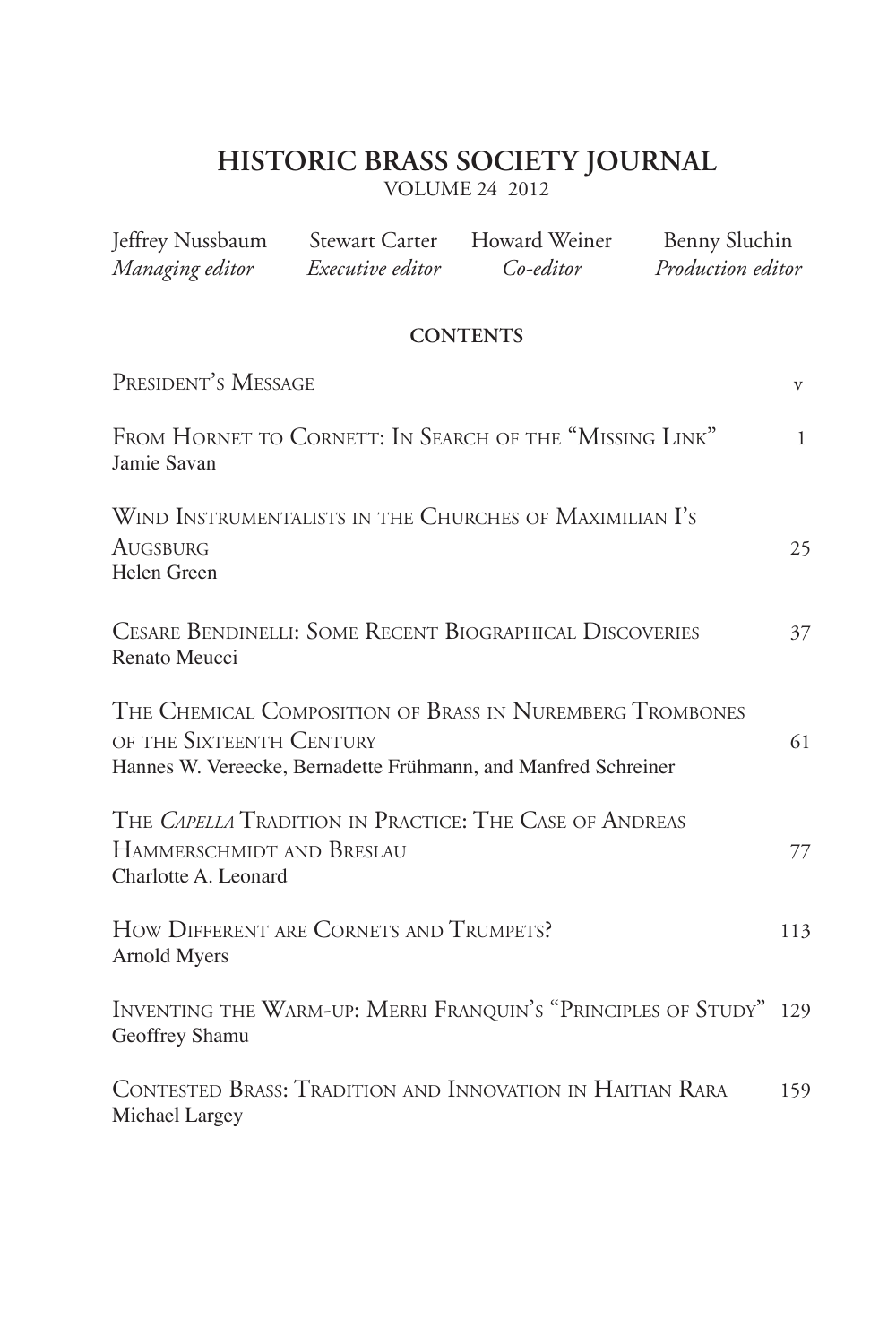| <b>BIBLIOGRAPHY OF WRITINGS ABOUT HISTORIC BRASS</b>       |     |
|------------------------------------------------------------|-----|
| INSTRUMENTS, $2011-2012$                                   | 175 |
| Compiled by Eva Heater                                     |     |
| REVIEWS<br>By Sabine K. Klaus, Edward H. Tarr, Douglas Yeo | 181 |
| <b>GUIDELINES FOR CONTRIBUTORS</b>                         | 200 |

| Article                                                                              | <b>DOI</b>            |
|--------------------------------------------------------------------------------------|-----------------------|
| From Hornet to Cornett: In Search of the "Missing Link"                              | 10.2153/0120120011001 |
| Wind Instrumentalists in the Churches of Maximilian I's Augsburg                     | 10.2153/0120120011002 |
| Cesare Bendinelli: Some Recent Biographical Discoveries                              | 10.2153/0120120011003 |
| The Chemical Composition of Brass in Nuremberg Trombones of the<br>Sixteenth Century | 10.2153/0120120011004 |
| The Capella Tradition in Practice: The Case of Andreas Hammerschmidt<br>and Breslau  | 10.2153/0120120011005 |
| How Different are Cornets and Trumpets?                                              | 10.2153/0120120011006 |
| Inventing the Warm-up: Merri Franquin's "Principles of Study"                        | 10.2153/0120120011007 |
| Contested Brass: Tradition and Innovation in Haitian Rara                            | 10.2153/0120120011008 |
| Bibliography of Writings about Historic Brass Instruments, 2011–12                   | 10.2153/0120120011009 |
| Reviews                                                                              | 10.2153/0120120011010 |

DOI® and DOI.ORG® are registered trademarks of the International DOI Foundation.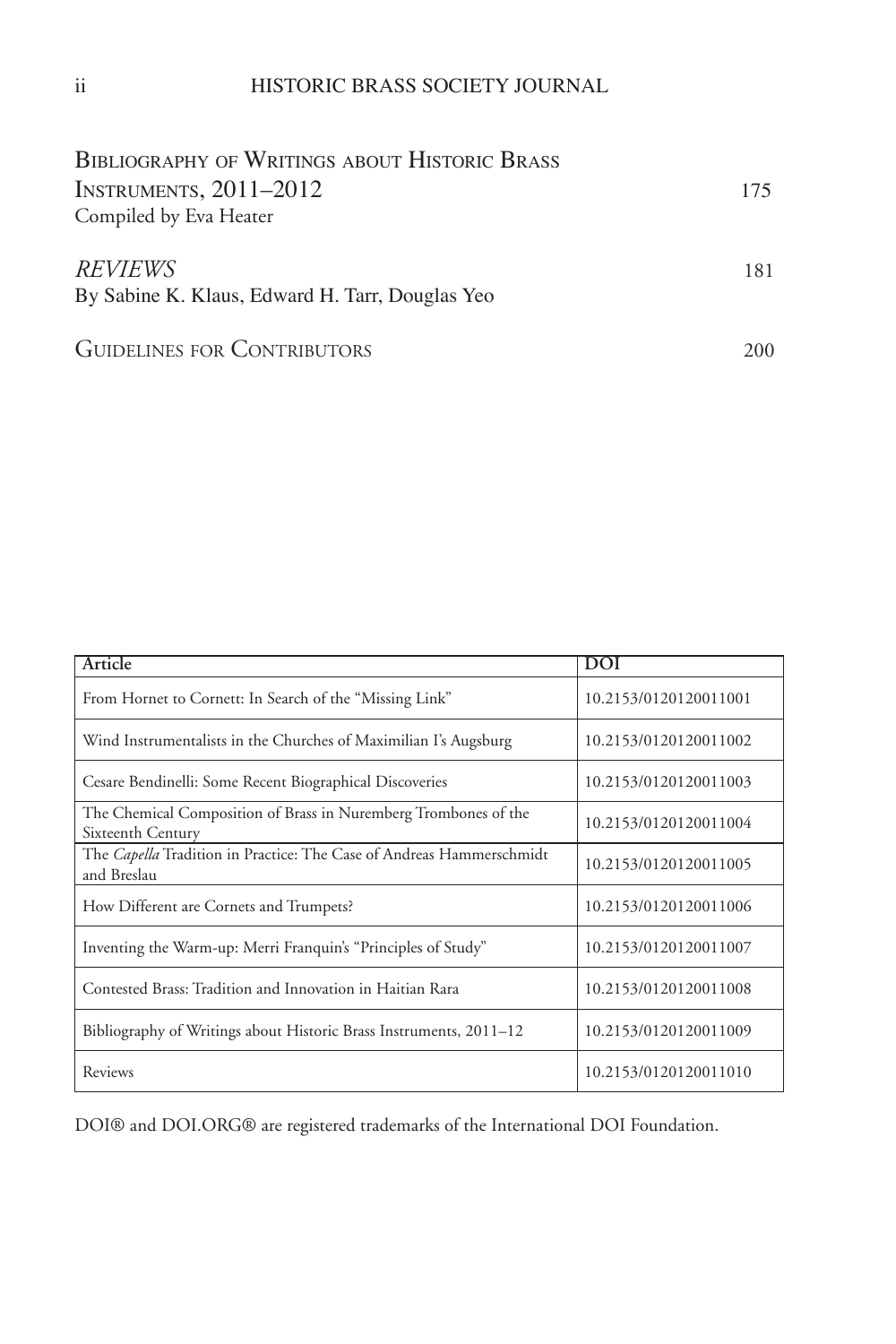# **THE HISTORIC BRASS SOCIETY**

### **EXECUTIVE COMMITTEE**

Jeffrey Nussbaum, President; Charlotte Leonard, Secretary; James Miller, outgoing Treasurer; Alexander Bonus, incoming Treasurer; Tom Reicher, Counsel

### **EDITORIAL BOARD**

Stewart Carter, Executive Editor; Trevor Herbert, Kenneth Kreitner, Arnold Myers, Steven Plank, Howard Weiner

### **EDITORIAL STAFF**

Stewart Carter, Executive Editor; Benny Sluchin, Production Editor; Jeffrey Nussbaum, Managing Editor; Howard Weiner, Co-Editor

### **BOARD OF DIRECTORS**

Alexander Bonus, Stewart Carter, Trevor Herbert, Charlotte Leonard, James Miller, Jeffrey Nussbaum, Keith Polk, Tom Reicher, Jeffrey Snedeker

COVER: Trumpet or cornet in B<sub>p</sub> (by Gautrot, France, after 1845, probably ca. 1850: GB.E.u 219). Photo: Raymond Parks

© Copyright 2012 Historic Brass Society The Historic Brass Society Journal ISSN1045-4616 is published annually by the Historic Brass Society, Inc. 148 W. 23rd St., #5F, New York, NY 10011, USA Fax/Tel (212) 627-3820, E-mail: president@historicbrass.org www.historicbrass.org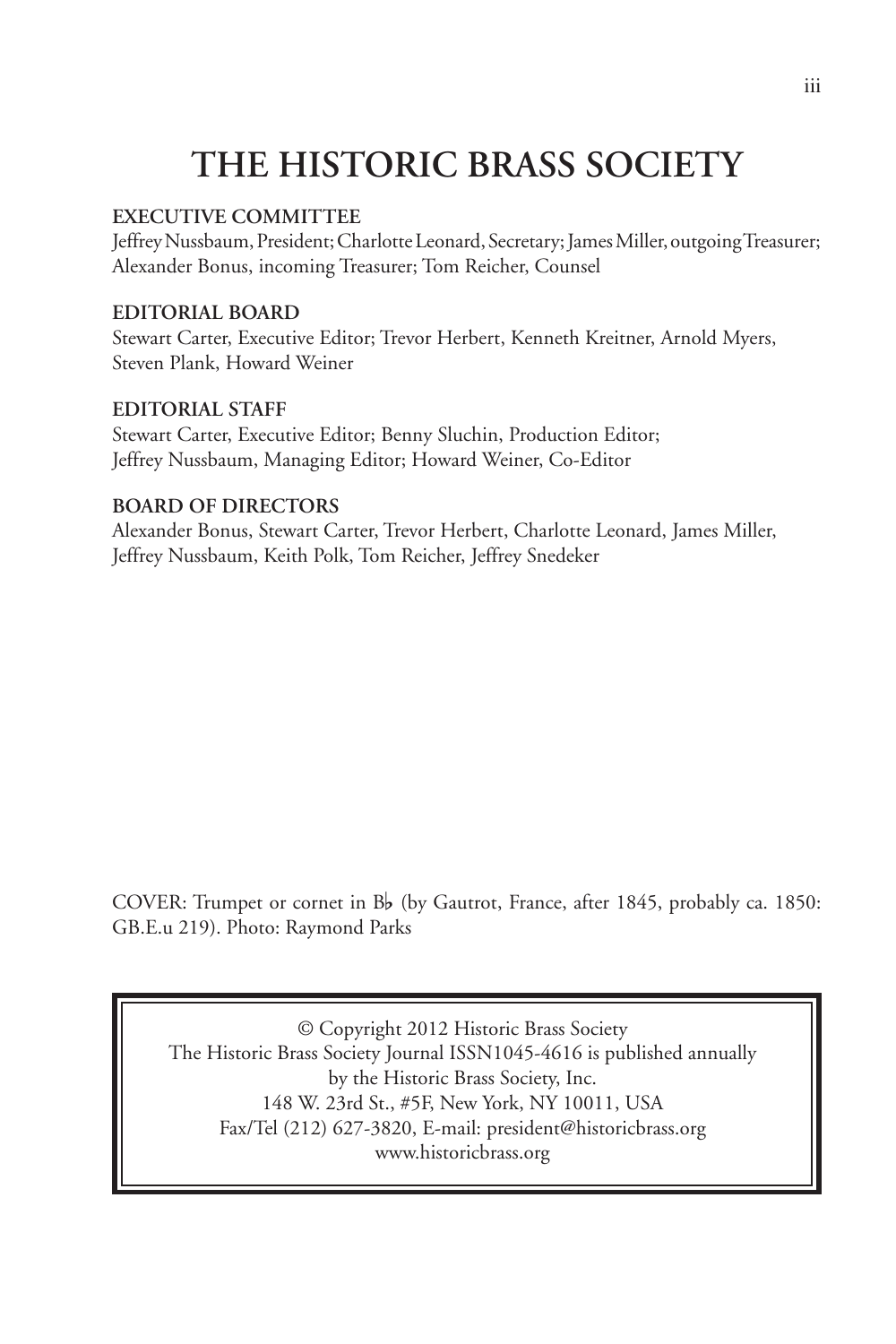**Membership Form**

# **HISTORIC BRASS SOCIETY**

# **Mail to: Historic Brass Society, 148 W. 23rd St., #5F, New York, NY 10011, USA**

| Name                                                                                                                                                                                                                                                                                                                                                                                                                                                |                                                     |                                                                                                                                                                                                                                                                                        |
|-----------------------------------------------------------------------------------------------------------------------------------------------------------------------------------------------------------------------------------------------------------------------------------------------------------------------------------------------------------------------------------------------------------------------------------------------------|-----------------------------------------------------|----------------------------------------------------------------------------------------------------------------------------------------------------------------------------------------------------------------------------------------------------------------------------------------|
| (First)                                                                                                                                                                                                                                                                                                                                                                                                                                             |                                                     | (Last)                                                                                                                                                                                                                                                                                 |
|                                                                                                                                                                                                                                                                                                                                                                                                                                                     |                                                     | Address City City                                                                                                                                                                                                                                                                      |
|                                                                                                                                                                                                                                                                                                                                                                                                                                                     |                                                     |                                                                                                                                                                                                                                                                                        |
|                                                                                                                                                                                                                                                                                                                                                                                                                                                     |                                                     |                                                                                                                                                                                                                                                                                        |
|                                                                                                                                                                                                                                                                                                                                                                                                                                                     |                                                     |                                                                                                                                                                                                                                                                                        |
| Instrument or Field of Interest:                                                                                                                                                                                                                                                                                                                                                                                                                    |                                                     |                                                                                                                                                                                                                                                                                        |
| Enclosed: Membership Dues (HBS membership year is $1$ January $-31$ December)<br>[] 2013 Membership: [] \$35 or [] 30 Euros or [] £20<br>[   2013 Membership for full-time students or senior citizens (USA only) [   \$30<br>[   2013-2015 Three-Year Membership: [   \$90 or [   77 Euros or [   £52<br>[ ] Library/Institution annual subscription rate [ ] \$35 or [ ] 30 Euros or [ ] $\text{\pounds}20$<br>9YX, Wales, UK.<br>tax deductible. |                                                     | [ ] A standing order may be established through the HBS Account at Barclay's Bank, acc.<br>no. 60432288, Branch Sorting No. 20.18.27, Victoria Park Branch, PO Box 52, Cardiff, CF1<br>The Historic Brass Society, Inc. is a non-profit tax-exempt organization. All contributions are |
| Please help the HBS with a tax-deductible contribution.<br>$\text{\$ or Euros or f}\$<br>$\text{\$ or Euros or f}\$<br>$\text{\$ or Euros or\ £}$<br>$\text{\$ or Euros or\ £}$ Postage                                                                                                                                                                                                                                                             | Contribution<br>Dues<br><b>Back Issues</b><br>Total |                                                                                                                                                                                                                                                                                        |
| [ ] I wish to charge my American Express Card                                                                                                                                                                                                                                                                                                                                                                                                       |                                                     |                                                                                                                                                                                                                                                                                        |
|                                                                                                                                                                                                                                                                                                                                                                                                                                                     |                                                     |                                                                                                                                                                                                                                                                                        |
| American Express Card #                                                                                                                                                                                                                                                                                                                                                                                                                             |                                                     | Expiration date:                                                                                                                                                                                                                                                                       |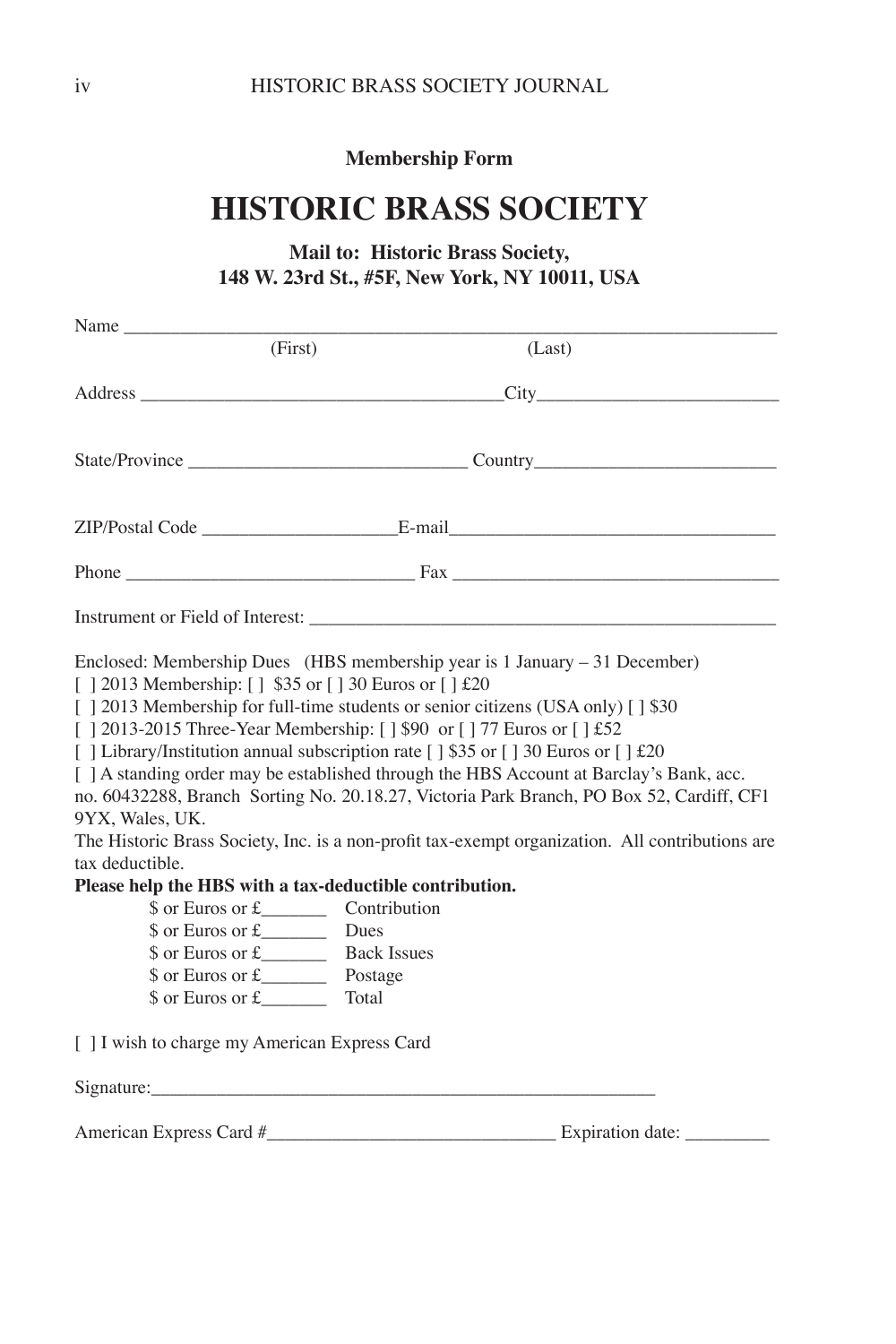# PRESIDENT'S MESSAGE

2012 was a good and rather surprising year for the Historic Brass Society. We had a very successful session at the International Musicological Society Meeting in July in Rome. The HBS session, chaired by Renato Meucci with papers by Trevor Herbert, Joe Kaminski, John Wallace, and Tom Perchard, proved to be very stimulating and was quite well received. We also participated in IMS conferences in London (1997), Leuven (2002), and Zurich (2007).

Attendance at recent Early Brass Festivals had been dwindling, so the HBS Board decided that having a large event in New York might help us rectify this situation. As it turned out, the 2nd International Historic Brass Symposium: Repertoire, Performance and Culture, held at the New School for Jazz and Contemporary Music Program, St. Luke in the Fields Church, and the Metropolitan Museum of Art, was the largest gathering of early brass performers, scholars, makers, and instrument collectors ever assembled. It was encouraging to see the vitality exhibited by our community and the HBS. There indeed will be another meeting in New York City in the not-too-distant future. In the meantime, we look forward once again to joining with the Vintage Band Festival for our HBS Early Brass Festival in Northfield, Minnesota, August 1–4, 2013

Plans are now underway for the HBS to participate in two or possibly three conferences in honor of the 200th anniversary of the birth of Adolphe Sax in 2014.

Stewart Carter's *The Trombone in the Renaissance: A History in Pictures and Documents* was recently published by Pendragon Press as the eighth volume in our Bucina monograph series. Kudos to Stew for this fine book.

Steve Lundahl and Bryan Proksch have been responsible for keeping the HBS website www.historicbrass.org up-to-date, and I would like to thank them for their efforts. Thanks go also to the HBS Board members and officers, with special thanks to Jim Miller, who has served as HBS Treasurer for a number of years and is now stepping down to enter the seminary. We wish Jim all the best in that new and important endeavor. Alex Bonus will be taking over the responsibilities of the Treasurer's office and we look forward to his support and guidance. Lastly, thanks go, as always, to the HBS membership, many of whom attended the HBS Symposium and showed that we are a productive and vibrant community.

*Jeffrey Nussbaum*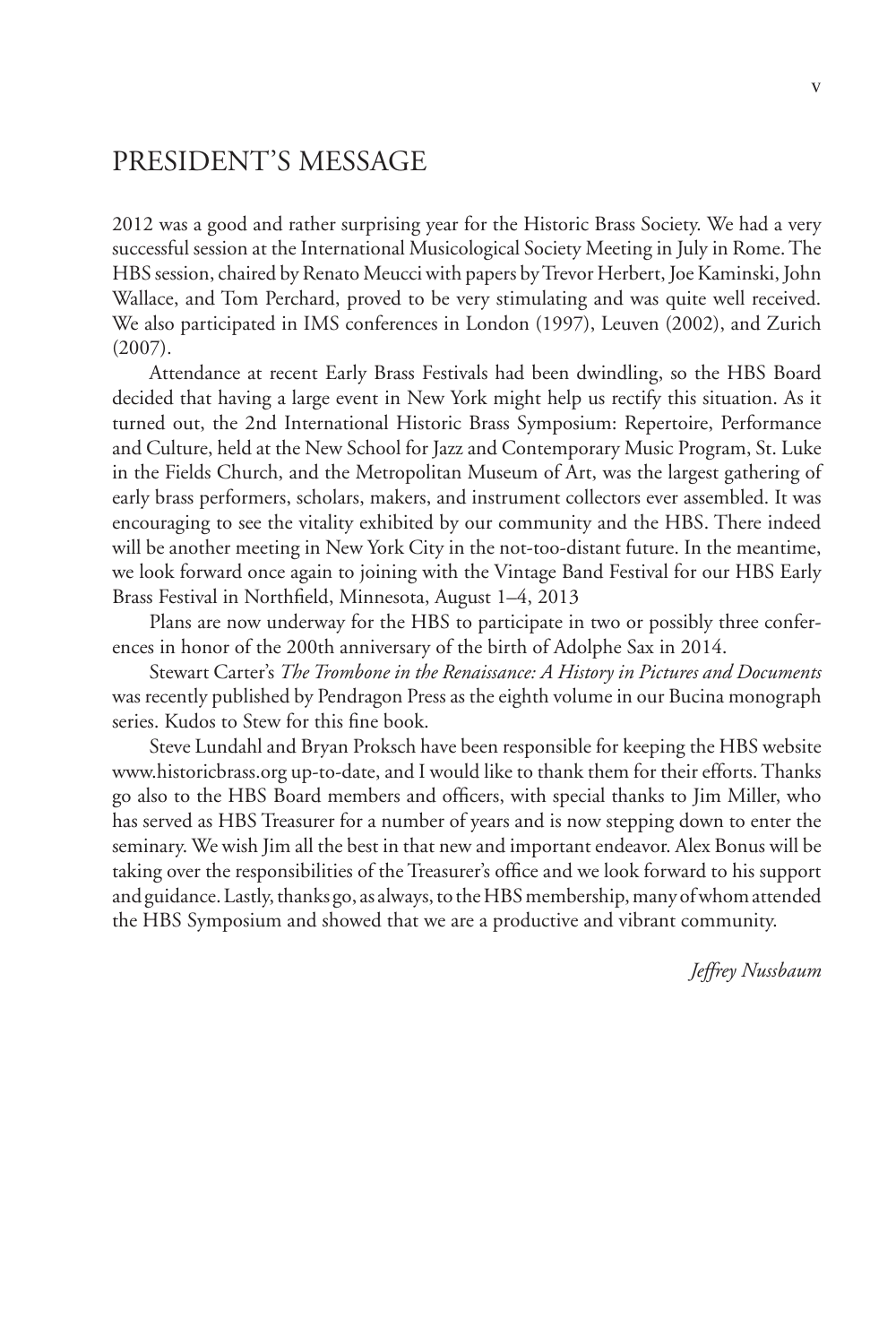

# *HBS can now accept Visa or Mastercard charges through PayPal.com!!!*

# **Please register (no charge) and pay the HBS account. All you need to know is the HBS email address, <president@historicbrass.org>. Register online through the web at www.paypal.com.**

**HBS accepts checks payable in US dollars, Euros, or British pounds**

The HBS publishes a Membership Directory on the HBS website. Please notify the HBS if you do not want your information published in the HBS Directory.

| Back Issues: HBS Newsletters $$5 / \in 5 / £3$ |                   |                                  |                                        |  |
|------------------------------------------------|-------------------|----------------------------------|----------------------------------------|--|
| $\lceil$ 1989 HBSNL #1                         | $\lceil$ 1 '94 #6 | $\lceil 1'97 \text{ #}10 \rceil$ | $\lceil$ 1 '01 #14                     |  |
| $\lceil$ 1990 HBSNL #2                         | $\lceil$ 1 '94 #7 | $\lceil$ 1 '98 #11               | $\lceil$ 1 '02 #15                     |  |
| $\lceil$ 1 '91 #3                              | $\lceil$ 1 '95 #8 | $\lceil$ 1 '99 #12               | $\lceil 1'03 \text{ #}16 \rceil$       |  |
| $1'$ 1 '92 #4                                  | $1'$ '96 #9       | $\lceil 1'00 \text{ #}13 \rceil$ | $\lceil 1 \cdot 04 \cdot \# 17 \rceil$ |  |
| $\lceil$ 1 '93 #5                              |                   |                                  | $\lceil 1 \rceil$ '05 #18              |  |

- **USA Postage Charges: For Newsletters**: 1-3 issues, \$3; 4-6 issues \$6; 6-9, \$9; more than 10 issues of HBSNL, \$15.
- **USA Postage for Journals**: 1-2 volumes, \$3; 3-4 volumes, \$6; 5-7 volumes, \$9; 8-10 volumes. \$12; more than 10 volumes, \$20.
- **Air Mail Postage for Newsletters:** 1-3 issues, \$9; 4-6 issues, \$15; 7-10 issues \$20; 11-13 issues, \$30.
- **Air Mail Postage for Journals:** 1-2 volumes, \$10; 3-4 vols., \$20; 5-7 vols., \$30; 8-10 vols., \$40; 11-12 vols. \$50; 13-16 vols., \$70.

| <b>HBS</b> Journals<br>\$15 each or 13 Euros or £9 (complete list of back issues see www.historicbrass.org) |                                      |                                      |                        |  |
|-------------------------------------------------------------------------------------------------------------|--------------------------------------|--------------------------------------|------------------------|--|
| $\lceil$ 1989 HBSJ vol. 1                                                                                   | $\lceil$ 1'95 vol. 7                 | $\lceil$ 1'01 vol. 13                | $\lceil$ 1'07 vol. 19  |  |
| $\lceil$ 1990 vol. 2                                                                                        | $\lceil$ 1'96 vol. 8                 | $\lceil$ 1'02 vol. 14                | $\lceil$ 1'08 vol. 20  |  |
| $\lceil$ 1'91 vol. 3                                                                                        | $\lceil$ 1 '97 vol. 9                | $\lceil$ 1'03 vol. 15                | $\lceil$ 1 '09 vol. 21 |  |
| $\lceil$ 1'92 vol. 4                                                                                        | $\lceil$ 1'98 vol. 10                | $\lceil$ 1'04 vol. 16                | $\lceil$ 1'10 vol. 22  |  |
| $\lceil$ 1'93 vol. 5                                                                                        | $\lceil$ 1'99 vol. 11                | $\lceil$ 1'05 vol. 17                | $\lceil$ 1'11 vol. 23  |  |
| $\lceil$ 1 '94 vol. 6                                                                                       | $\lceil 1'00 \text{ vol.} \rceil$ 12 | $\lceil 1'06 \text{ vol.} 18 \rceil$ |                        |  |